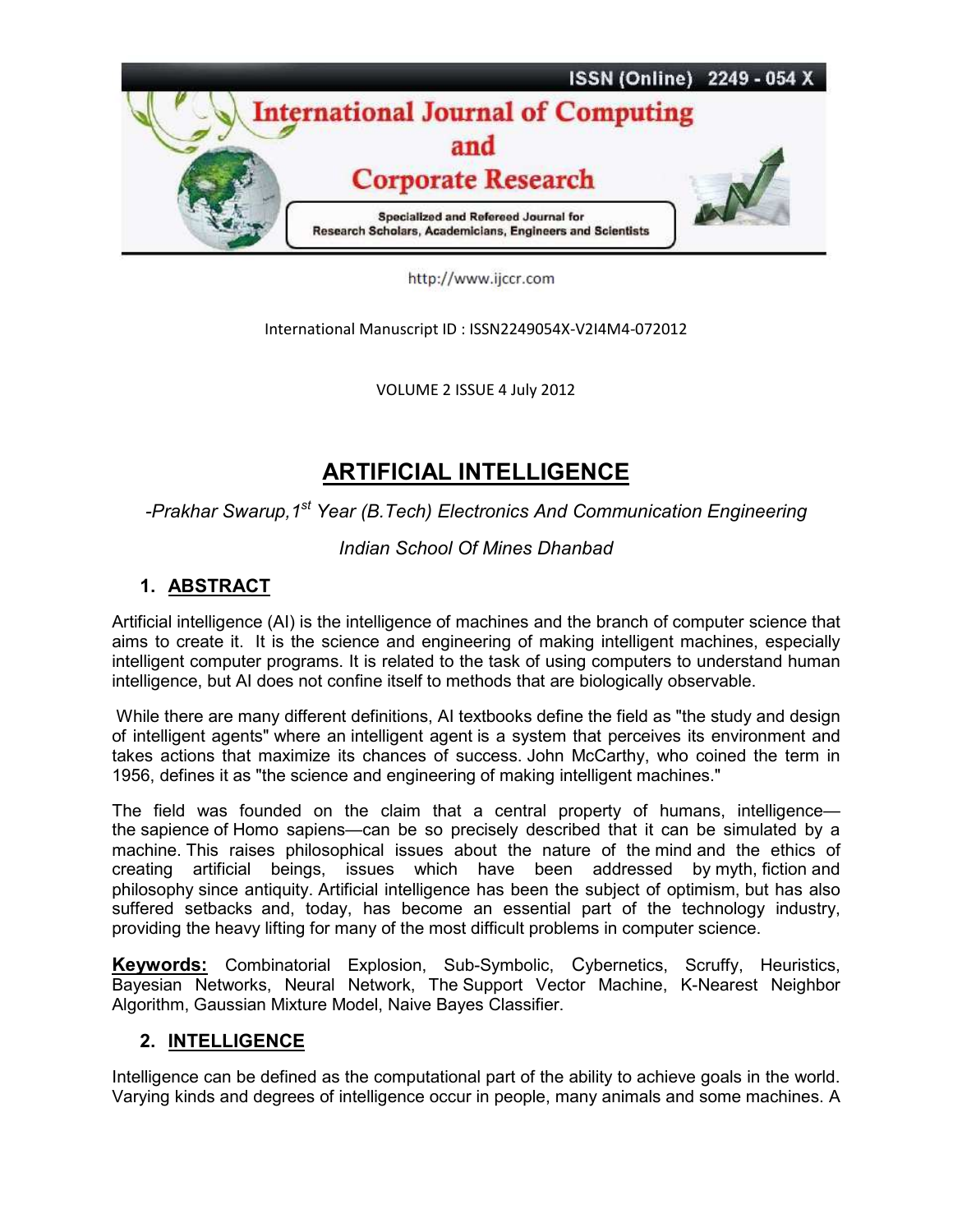

#### International Manuscript ID : ISSN2249054X-V2I4M4-072012

VOLUME 2 ISSUE 4 July 2012

common question that arises related to intelligence is that 'Isn't there a solid definition of intelligence which does not relate it to human intelligence?' .The answer is not yet because we cannot characterize in general what kind of computational procedures we want to call intelligent. We understand some forms of intelligence and not others. Intelligence involves mechanisms, and AI research has discovered how to make computers carry out some of them and not others. If doing a task requires only mechanisms that are well understood today, computer programs can give very impressive performances on these tasks. Such programs should be considered ``somewhat intelligent''.

Artificial intelligence is not always about simulating human intelligence. Most work in AI involves studying the problems the world presents to intelligence rather than studying people or animals. AI researchers are free to use methods that are not observed in people or that involve much more computing than people can do.

Another important fact about artificial intelligence is that computer programs have no IQ (Intelligence Quotient). This is because IQ is based on the rates at which intelligence develops in children. It is the ratio of the age at which a child normally makes a certain score to the child's age. The scale is extended to adults in a suitable way. IQ correlates well with various measures of success or failure in life, but making computers that can score high on IQ tests would be weakly correlated with their usefulness. For example, the ability of a child to repeat back a long sequence of digits correlates well with other intellectual abilities, perhaps because it measures how much information the child can compute with at once. However, "digit span" is trivial for even extremely limited computers.

## **3. HISTORY OF ARTIFICIAL INTELLIGENCE**

Evidence of Artificial Intelligence folklore can be traced back to ancient Egypt, but with the development of the electronic computer in 1941, the technology finally became available to create machine intelligence. The term artificial intelligence was first coined in 1956, at the Dartmouth conference, and since then Artificial Intelligence has expanded because of the theories and principles developed by its dedicated researchers.

## **3.1 THE ERA OF THE COMPUTER**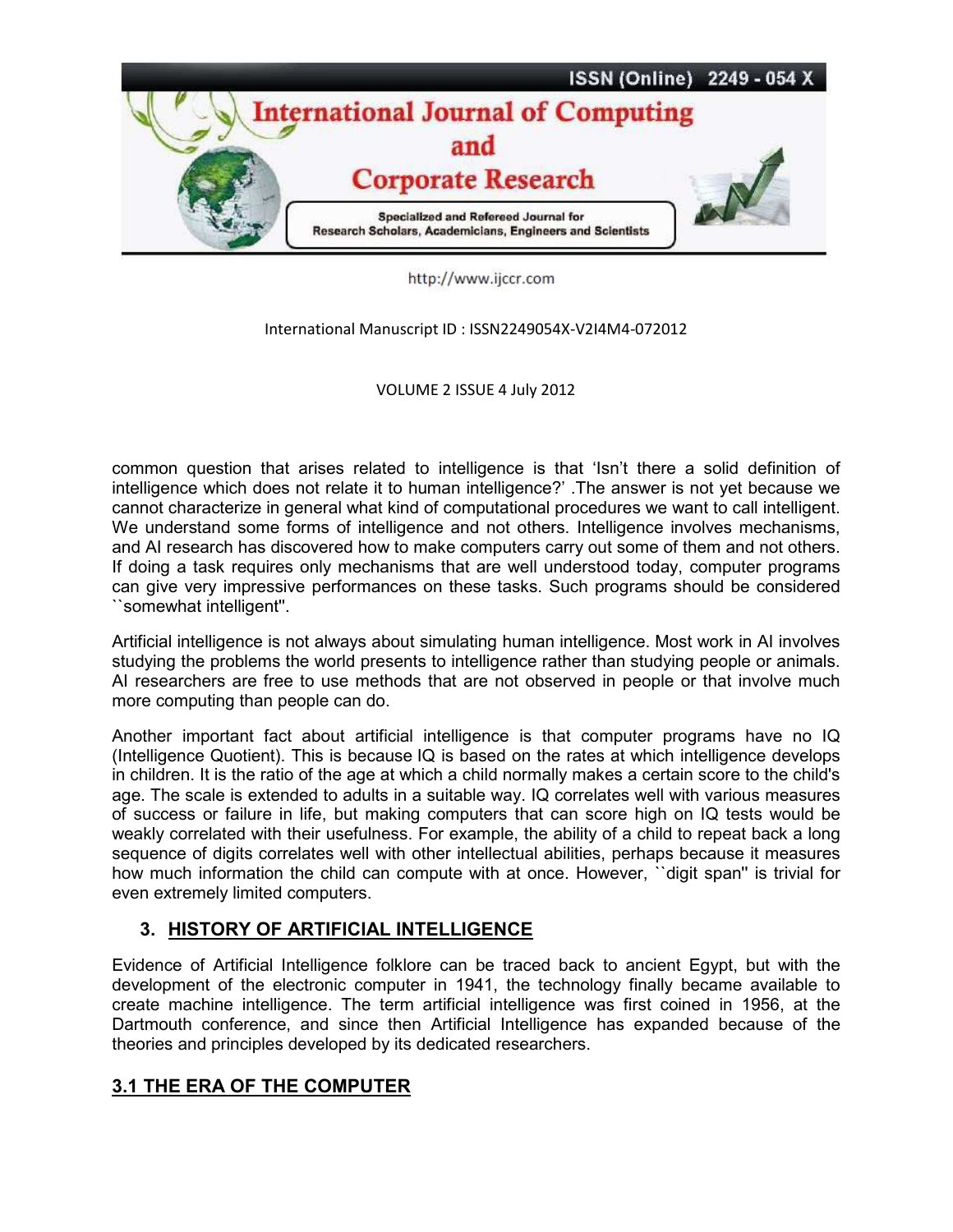

International Manuscript ID : ISSN2249054X-V2I4M4-072012

VOLUME 2 ISSUE 4 July 2012

In 1941 an invention revolutionized every aspect of the storage and processing of information. That invention was the electronic computer. The first computers required large, separate airconditioned rooms, and were a programmer's nightmare, involving the separate configuration of thousands of wires to even get a program running. The 1949 innovation, the stored program computer, made the job of entering a program easier, and advancements in computer theory lead to computer science, and eventually Artificial intelligence. With the invention of an electronic means of processing data, came a medium that made AI possible.

## **3.2 THE BEGINNINGS OF AI**

Although the computer provided the technology necessary for AI, it was not until the early 1950's that the link between human intelligence and machines was really observed. The first observations were made on the principle of feedback theory. The most familiar example of feedback theory is the thermostat. It controls the temperature of an environment by gathering the actual temperature of the house, comparing it to the desired temperature, and responding by turning the heat up or down. What was so important about this research into feedback loops was that it theorized that all intelligent behavior was the result of feedback mechanisms. This discovery influenced much of the early development of AI.

In late 1955 *The Logic Theorist,* was developed considered by many to be the first AI program. The program, representing each problem as a tree model, would attempt to solve it by selecting the branch that would most likely result in the correct conclusion. The impact that it made on both the public and the field of AI has made it a crucial stepping stone in developing the AI field.

In 1956 John McCarthy regarded as the father of AI, organized a conference to draw the talent and expertise of others interested in machine intelligence for a month of brainstorming. He invited them to Vermont for "The Dartmouth summer research project on artificial intelligence." From that point on, because of McCarthy, the field would be known as Artificial intelligence. Although not a huge success, the Dartmouth conference did bring together the founders in AI, and served to lay the groundwork for the future of AI research.

## **4. PROBLEMS RELATED TO ARTIFICIAL INTELLIGENCE**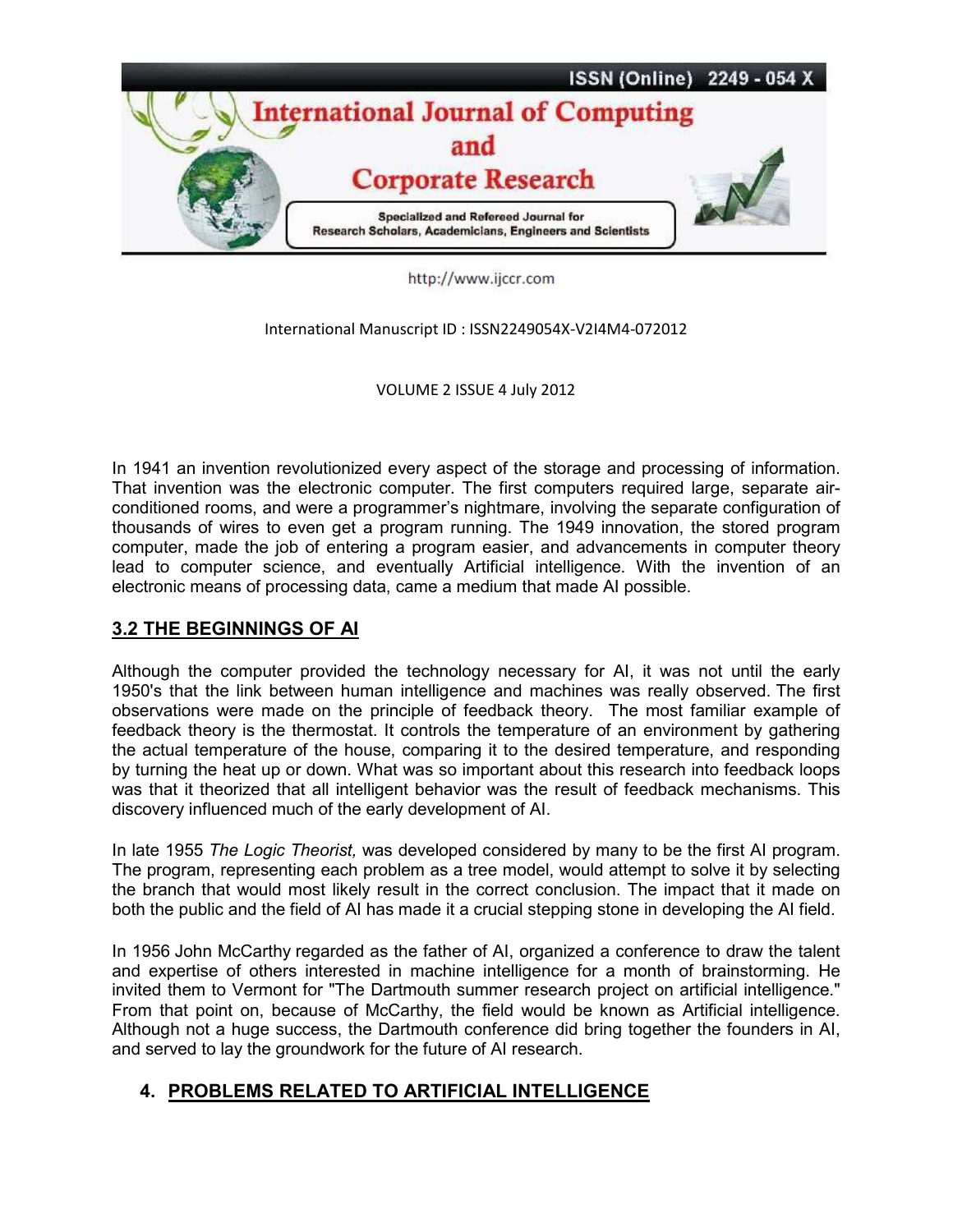

#### International Manuscript ID : ISSN2249054X-V2I4M4-072012

VOLUME 2 ISSUE 4 July 2012

"Can a machine act intelligently?" is still an open problem. Taking "A machine can act intelligently" as a working hypothesis, many researchers have attempted to build such a machine.

The general problem of simulating (or creating) intelligence has been broken down into a number of specific sub-problems. These consist of particular traits or capabilities that researchers would like an intelligent system to display. Some of the most important traits are described below:

## **4.1 DEDUCTION, REASONING AND PROBLEM SOLVING**

Early AI researchers developed algorithms that imitated the step-by-step reasoning that humans use when they solve puzzles or make logical deductions. By the late 1980s and '90s, AI research had also developed highly successful methods for dealing with uncertain or incomplete information, employing concepts from probability and economics.

For difficult problems, most of these algorithms can require enormous computational resources — most experience a "combinatorial explosion": the amount of memory or computer time required becomes astronomical when the problem goes beyond a certain size. The search for more efficient problem-solving algorithms is a high priority for AI research.

Human beings solve most of their problems using fast, intuitive judgments rather than the conscious, step-by-step deduction that early AI research was able to model. AI has made some progress at imitating this kind of "sub-symbolic" problem solving: embodied agent approaches emphasize the importance of sensorimotor skills to higher reasoning; neural net research attempts to simulate the structures inside human and animal brains that give rise to this skill.

## **4.2 KNOWLEDGE REPRESENTATION**

Knowledge representation and knowledge engineering are central to AI research. Many of the problems machines are expected to solve will require extensive knowledge about the world. Among the things that AI needs to represent are: objects, properties, categories and relations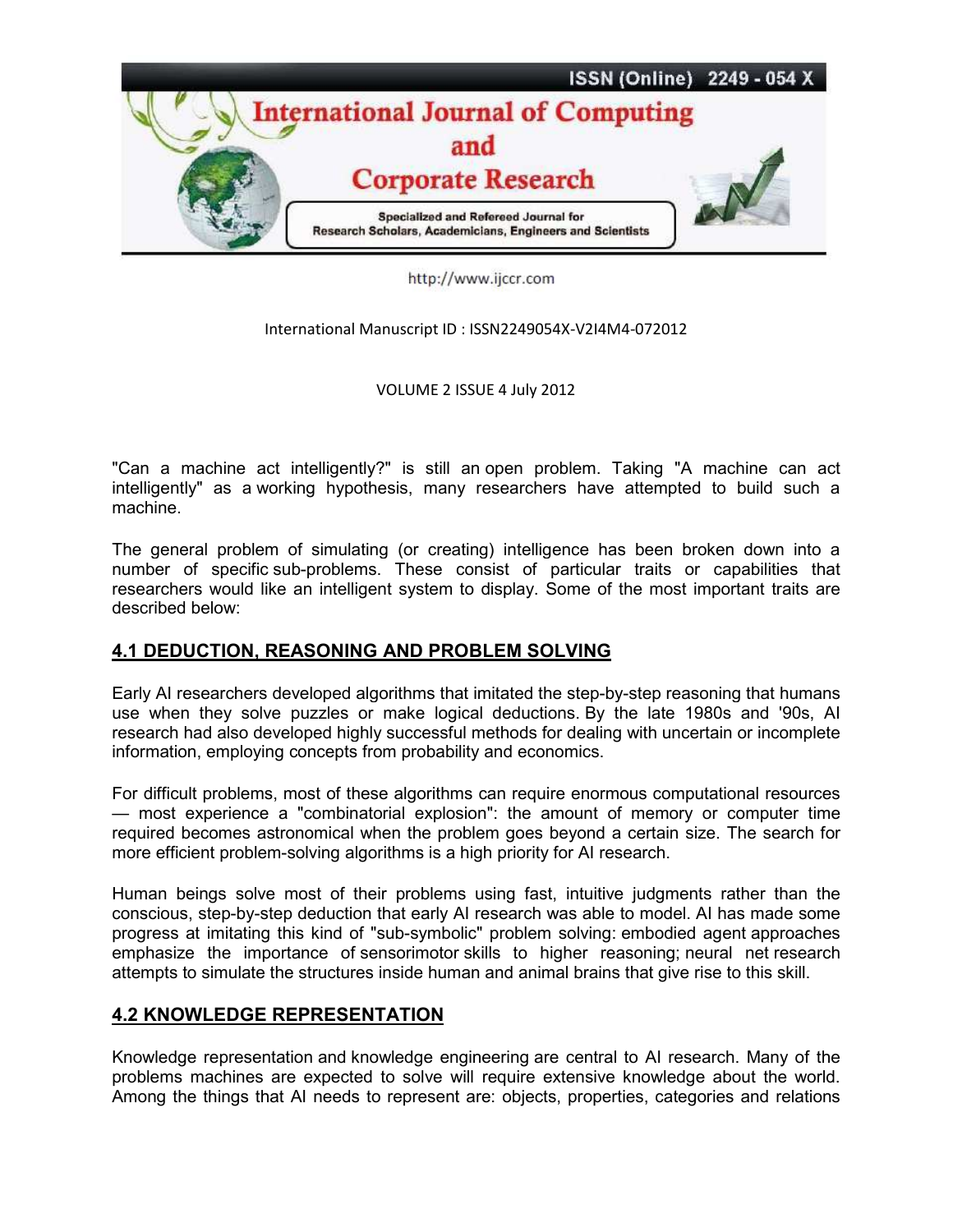

#### International Manuscript ID : ISSN2249054X-V2I4M4-072012

VOLUME 2 ISSUE 4 July 2012

between objects, situations, events, states and time; causes and effects; knowledge about knowledge (what we know about what other people know); and many other, less well researched domains.

Among the most difficult problems in knowledge representations are:

- Default reasoning and the qualification problem-Many of the things people know take the form of "working assumptions." For example, if a bird comes up in conversation, people typically picture an animal that is fist sized, sings, and flies. None of these things are true about all birds. John McCarthy identified this problem in 1969 as the qualification problem: for any commonsense rule that AI researchers care to represent, there tend to be a huge number of exceptions. Almost nothing is simply true or false in the way that abstract logic requires.
- The sub-symbolic form of some commonsense knowledge-Much of what people know is not represented as "facts" or "statements" that they could express verbally. For example, a chess master will avoid a particular chess position because it "feels too exposed" or an art critic can take one look at a statue and instantly realize that it is a fake. These are intuitions or tendencies that are represented in the brain non-consciously and sub-symbolically. Knowledge like this supports and provides a context for symbolic, conscious knowledge. As with the related problem of subsymbolic reasoning, it is hoped that situated AI or computational intelligence will provide ways to represent this kind of knowledge.

## **4.3 PLANNING**

Intelligent agents must be able to set goals and achieve them. They need a way to visualize the future (they must have a representation of the state of the world and be able to make predictions about how their actions will change it) and be able to make choices that maximize the utility of the available choices.

## **4.4 LEARNING**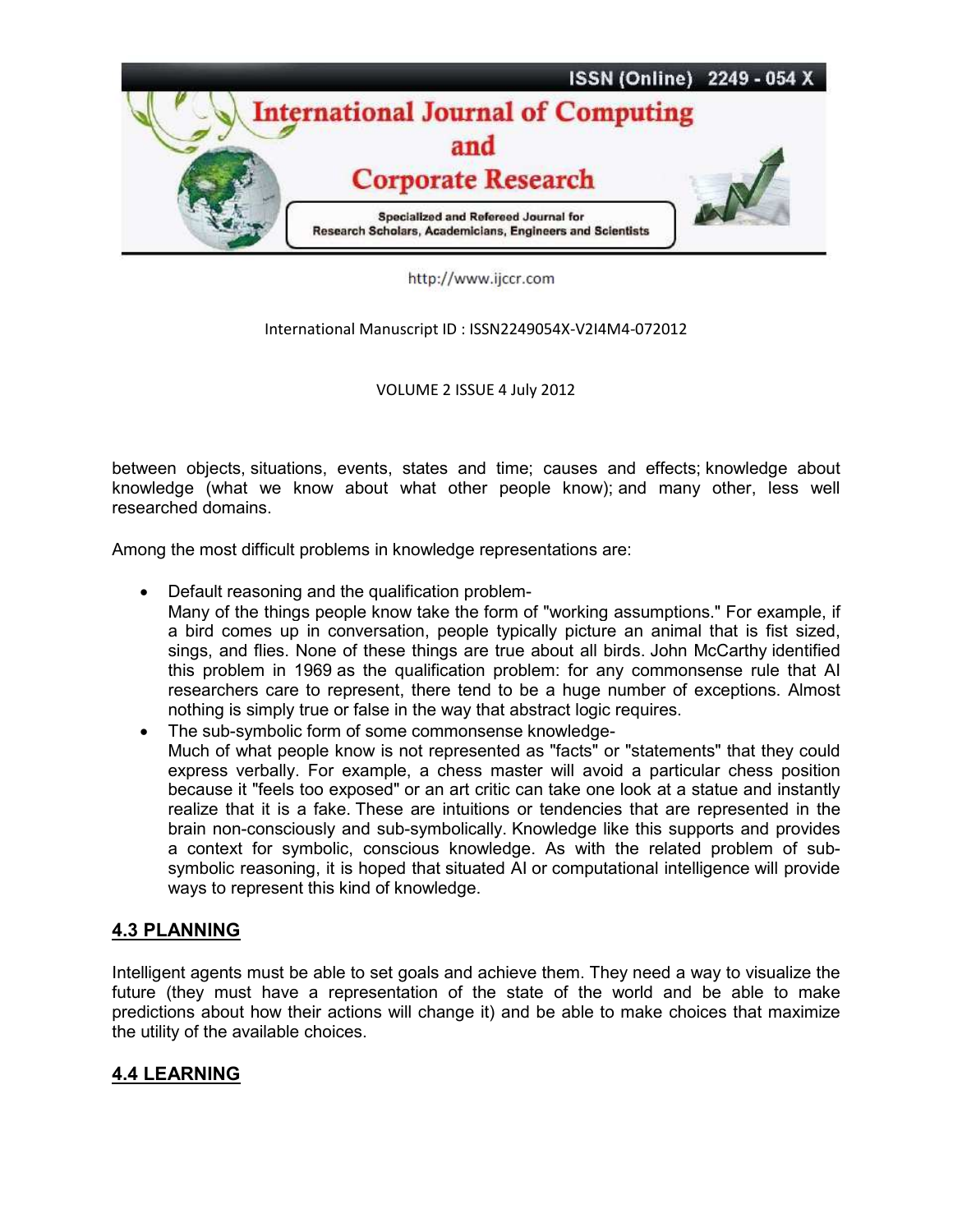

International Manuscript ID : ISSN2249054X-V2I4M4-072012

VOLUME 2 ISSUE 4 July 2012

Machine learning has been central to AI research from the beginning. In 1956, at the original Dartmouth AI summer conference, a report was written on unsupervised probabilistic machine learning: "An Inductive Inference Machine". Unsupervised learning is the ability to find patterns in a stream of input. Supervised learning includes both classification and numerical regression. Classification is used to determine what category something belongs in, after seeing a number of examples of things from several categories. Regression is the attempt to produce a function that describes the relationship between inputs and outputs and predicts how the outputs should change as the inputs change.

## **4.5 NATURAL LANGUAGE PROCESSING**

Natural language processing gives machines the ability to read and understand the languages that humans speak. A sufficiently powerful natural language processing system would enable the acquisition of knowledge directly from human-written sources, such as Internet texts. Some straightforward applications of natural language processing include information retrieval and machine translation.

## **5. APPROACHES TOWARDS ARTIFICIAL INTELLIGENCE**

There is no established unifying theory or paradigm that guides AI research. Researchers disagree about many issues. A few of the longest standing questions that have remained unanswered are these: Should artificial intelligence simulate natural intelligence by studying psychology or neurology? Or is human biology as irrelevant to AI research as bird biology is to aeronautical engineering? Can intelligent behavior be described using simple, elegant principles such as logic or optimization? Or does it necessarily require solving a large number of completely unrelated problems? Can intelligence be reproduced using high-level symbols, similar to words and ideas? Or does it require "sub-symbolic" processing? No single algorithm can answer all these questions .However there are some widely accepted approaches which are listed below:

## **5.1 CYBERNETICS AND BRAIN SIMULATION**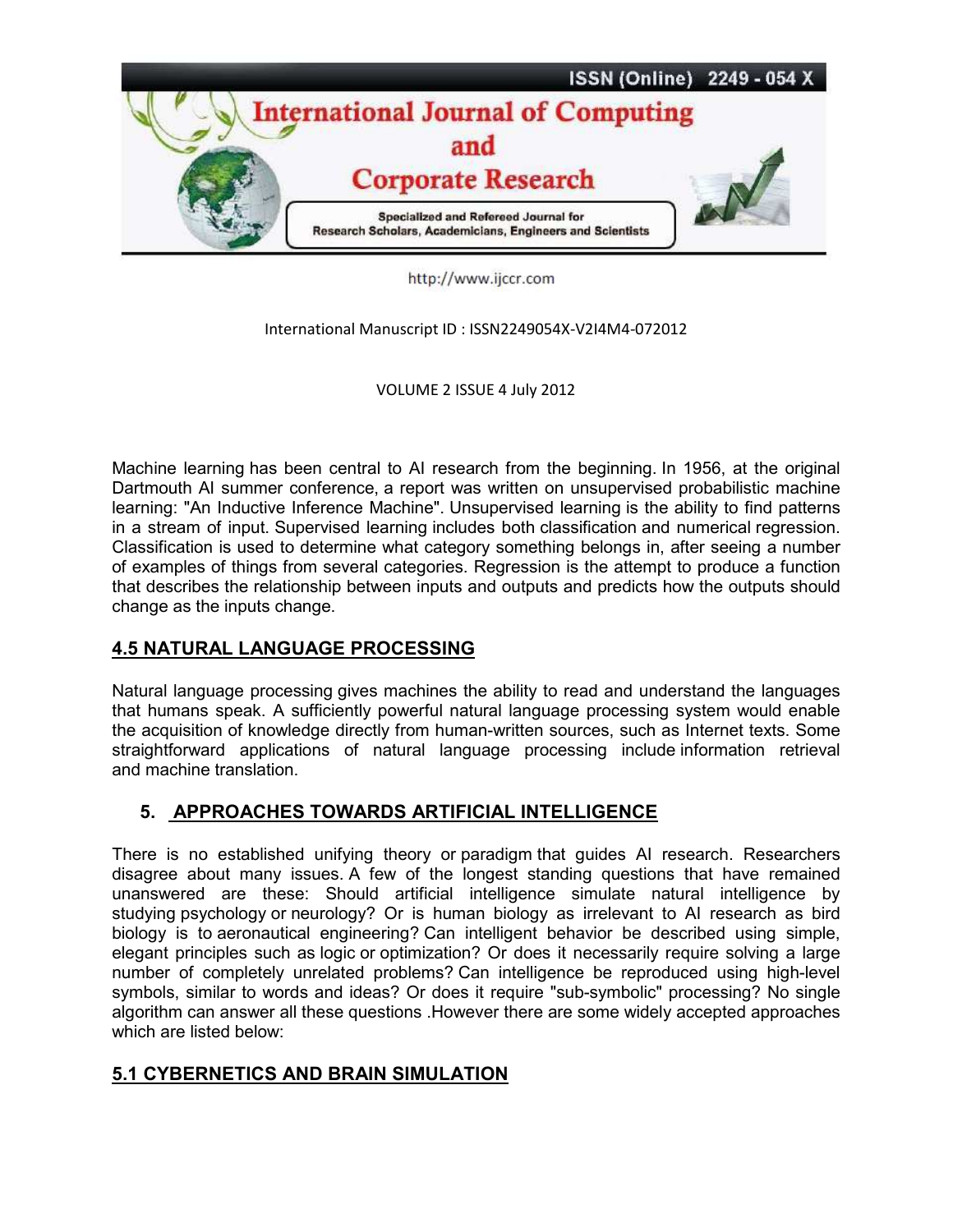

International Manuscript ID : ISSN2249054X-V2I4M4-072012

VOLUME 2 ISSUE 4 July 2012

There is currently no consensus on how closely the brain should be simulated.

In the 1940s and 1950s, a number of researchers explored the connection between neurology, information theory, and cybernetics. Some of them built machines that used electronic networks to exhibit rudimentary intelligence, such as W. Grey Walter's turtles and the Johns Hopkins Beast. Many of these researchers gathered for meetings of the Teleological Society at Princeton University and the Ratio Club in England. By 1960, this approach was largely abandoned, although elements of it were revived in the 1980s.

## **5.2 SYMBOLIC**

When access to digital computers became possible in the middle 1950s, AI research began to explore the possibility that human intelligence could be reduced to symbol manipulation. The research was centered in three institutions: CMU, Stanford and MIT, and each one developed its own style of research. John Haugeland named these approaches to AI "good old fashioned AI" or "GOFAI".

## **5.3 COGNITIVE SIMULATION**

Researchers and economists studied human problem-solving skills and attempted to formalize them, and their work laid the foundations of the field of artificial intelligence, as well as cognitive science. The results of psychological experiments were used to develop programs that simulated the techniques that people use to solve problems.

## **5.4 LOGIC-BASED**

Unlike other researchers, John McCarthy felt that machines did not need to simulate human thought, but should instead try to find the essence of abstract reasoning and problem solving, regardless of whether people used the same algorithms. His laboratory at Stanford focused on using formal logic to solve a wide variety of problems, including knowledge representation, planning and learning. Logic was also focus of the work at the University of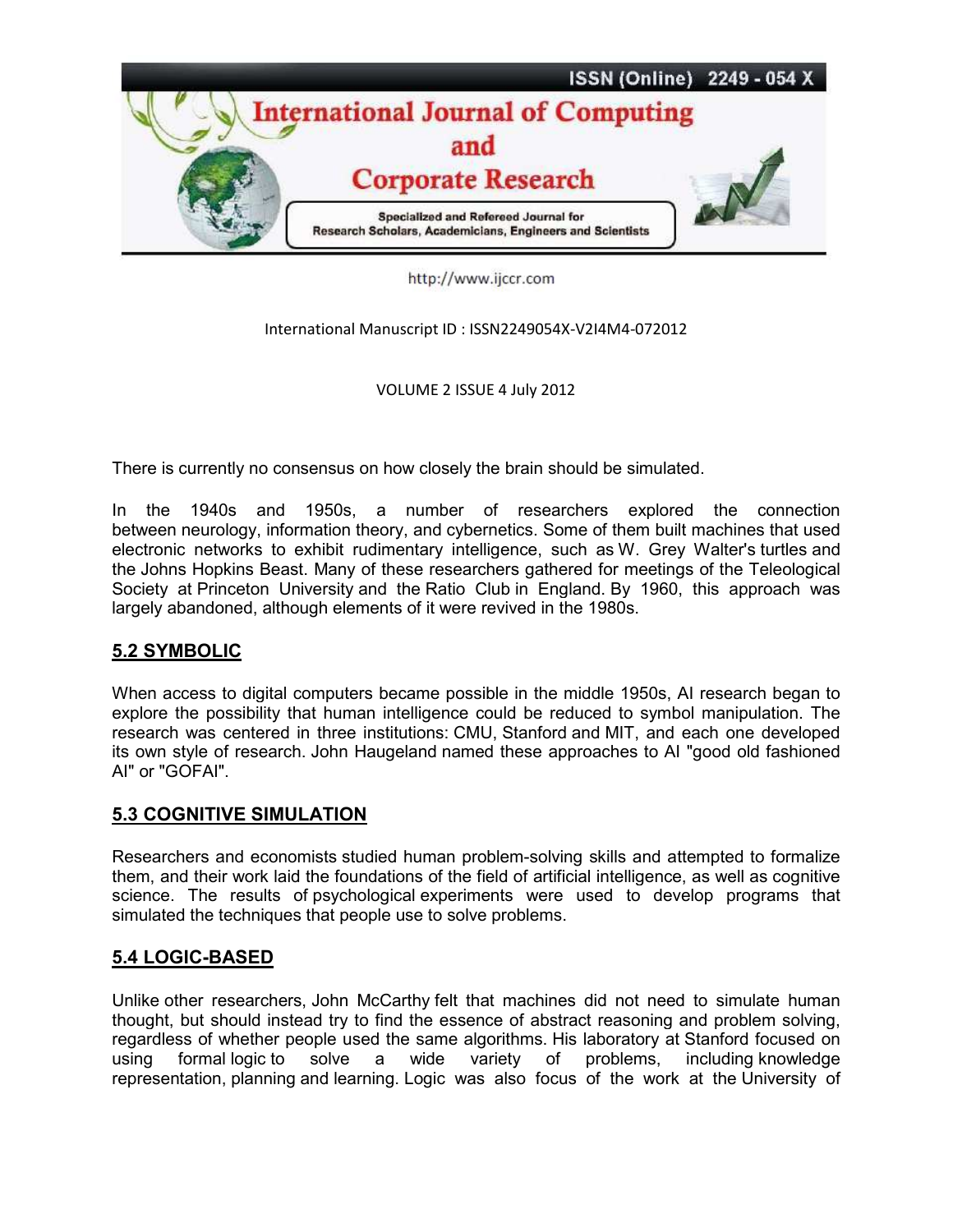

#### International Manuscript ID : ISSN2249054X-V2I4M4-072012

VOLUME 2 ISSUE 4 July 2012

Edinburgh and elsewhere in Europe which led to the development of the programming language Prolog and the science of logic programming.

## **5.5 "ANTI-LOGIC" OR "SCRUFFY"**

Researchers at MIT found that solving difficult problems in vision and natural language processing required ad-hoc solutions – they argued that there was no simple and general principle that would capture all the aspects of intelligent behavior. This logic was described as "anti-logic" or "scruffy" (as opposed to the "neat" paradigms at CMU and Stanford). Commonsense knowledge bases are an example of "scruffy" AI, since they must be built by hand, one complicated concept at a time.

## **5.6 KNOWLEDGE-BASED**

When computers with large memories became available around 1970, researchers from all three traditions began to build knowledge into AI applications. This "knowledge revolution" led to the development and deployment of expert systems, the first truly successful form of AI software. The knowledge revolution was also driven by the realization that enormous amounts of knowledge would be required by many simple AI applications.

## **5.7 SUB-SYMBOLIC**

During the 1960s, symbolic approaches had achieved great success at simulating high-level thinking in small demonstration programs. By the 1980s, however, progress in symbolic AI seemed to stall and many believed that symbolic systems would never be able to imitate all the processes of human cognition, especially perception, robotics, learning and pattern recognition. A number of researchers began to look into "sub-symbolic" approaches to specific AI problems.

Researchers from the related field of robotics rejected symbolic AI and focused on the basic engineering problems that would allow robots to move and survive. Their work revived the nonsymbolic viewpoint of the early researchers of the 50s and reintroduced the use of control theory in AI.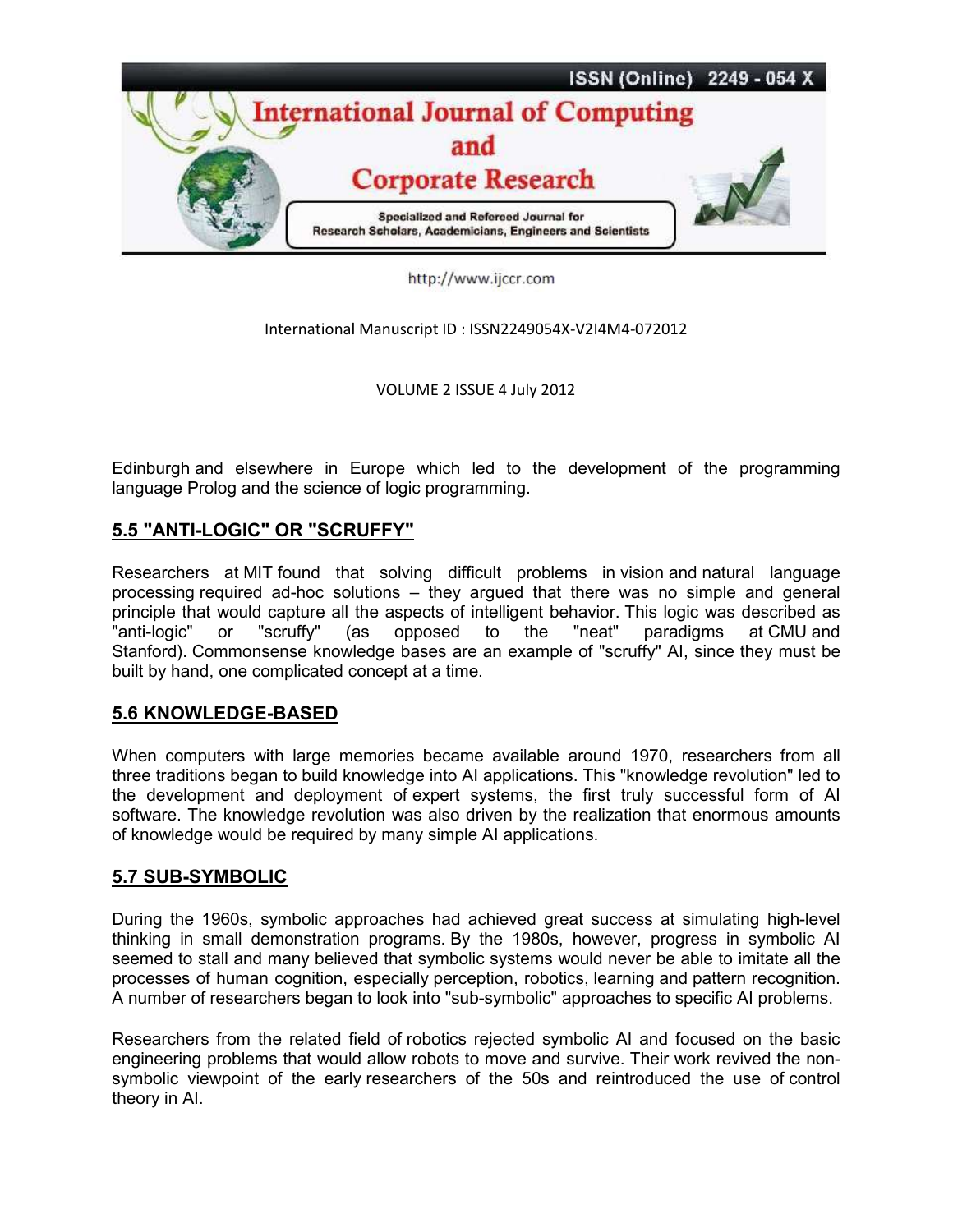

International Manuscript ID : ISSN2249054X-V2I4M4-072012

VOLUME 2 ISSUE 4 July 2012

## **5.8 STATISTICAL**

In the 1990s, AI researchers developed sophisticated mathematical tools to solve specific problems. These tools were truly scientific, in the sense that their results were both measurable and verifiable. Also they have been responsible for many of AI's recent successes. The shared mathematical language has also permitted a high level of collaboration with more established fields (like mathematics, economics or operations research). This movement is described as nothing less than a "revolution" and "the victory of the neats." Critics argue that these techniques are too focused on particular problems and have failed to address the long term goal of general intelligence.

## **6. INTEGRATING THE APPROACHES**

An intelligent agent is a system that perceives its environment and takes actions which maximize its chances of success. The simplest intelligent agents are programs that solve specific problems. More complicated agents include human beings and organizations of human beings (such as firms). The paradigm gives researchers license to study isolated problems and find solutions that are both verifiable and useful, without agreeing on one single approach. An agent that solves a specific problem can use any approach that works — some agents are symbolic and logical, some are sub-symbolic neural networks and others may use new approaches. The paradigm also gives researchers a common language to communicate with other fields—such as decision theory and economics—that also use concepts of abstract agents.

## **7. TOOLS USED IN ARTIFICIAL INTELLIGENCE**

In the course of 50 years of research, AI has developed a large number of tools to solve the most difficult problems in computer science. A few of the most general of these methods are discussed below.

## **7.1 SEARCH AND OPTIMIZATION**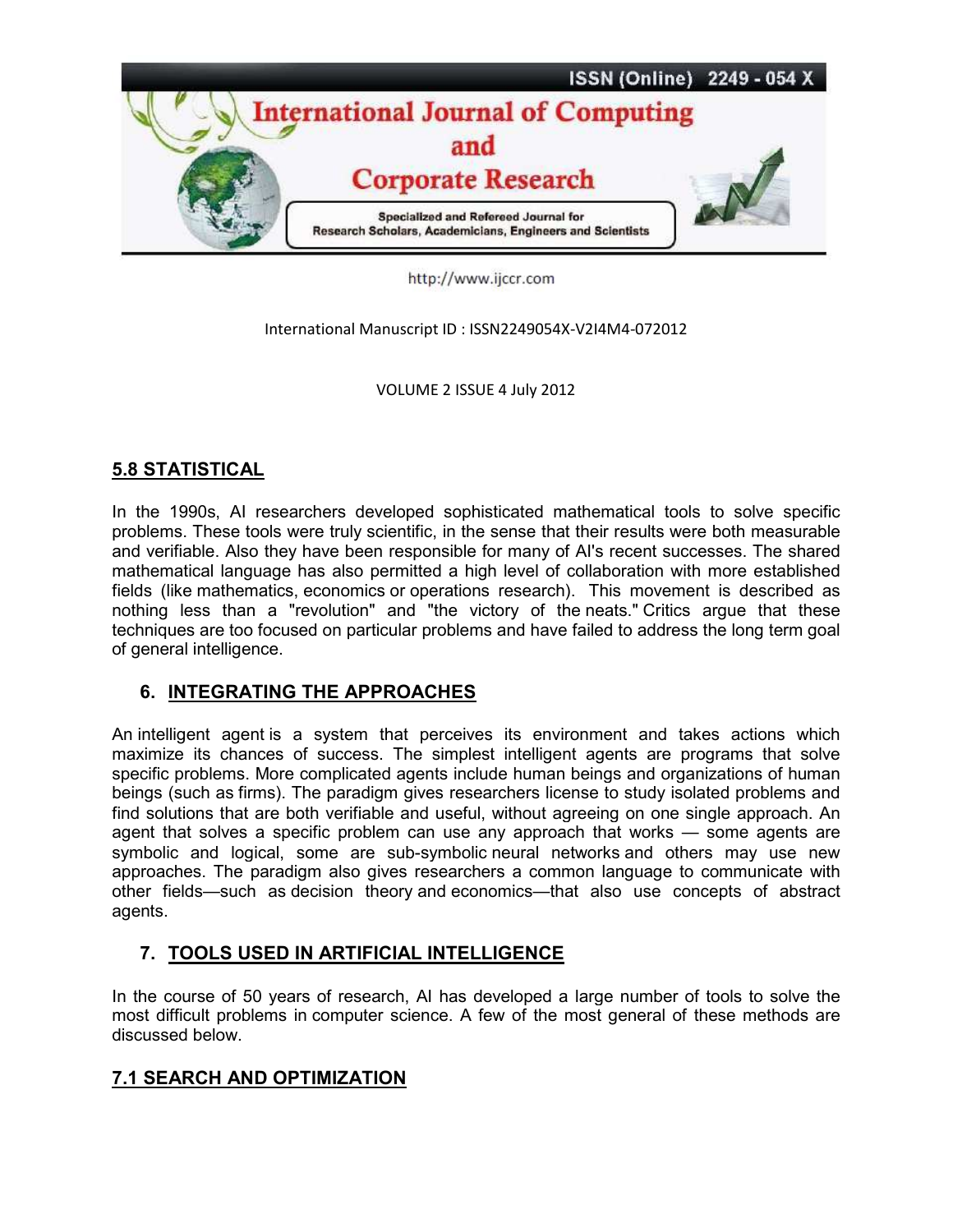

#### International Manuscript ID : ISSN2249054X-V2I4M4-072012

VOLUME 2 ISSUE 4 July 2012

Many problems in AI can be solved in theory by intelligently searching through many possible solutions that is reasoning can be reduced to performing a search. For example, logical proof can be viewed as searching for a path that leads from premises to conclusions, where each step is the application of an inference rule. Planning algorithms search through trees of goals and sub goals, attempting to find a path to a target goal, a process called means-ends analysis. Robotics algorithms for moving limbs and grasping objects use local searches in configuration space. Many learning algorithms use search algorithms based on optimization.

Simple exhaustive searches are rarely sufficient for most real world problems: the search space (the number of places to search) quickly grows to astronomical numbers. The result is a search that is too slow or never completes. The solution, for many problems, is to use "heuristics" or "rules of thumb" that eliminate choices that are unlikely to lead to the goal (called "pruning the search tree"). Heuristics supply the program with a "best guess" for the path on which the solution lies.

A very different kind of search came to prominence in the 1990s, based on the mathematical theory of optimization. For many problems, it is possible to begin the search with some form of a guess and then refine the guess incrementally until no more refinements can be made. These algorithms can be visualized as blind hill climbing: we begin the search at a random point on the landscape, and then, by jumps or steps, we keep moving our guess uphill, until we reach the top.

Evolutionary computation uses a form of optimization search. For example, they may begin with a population of organisms (the guesses) and then allow them to mutate and recombine, selecting only the fittest to survive each generation (refining the guesses). Forms of evolutionary computation include swarm intelligence algorithms (such as ant colony or particle swarm optimization) and evolutionary algorithms (such as genetic algorithms and genetic programming).

## **7.2 LOGIC**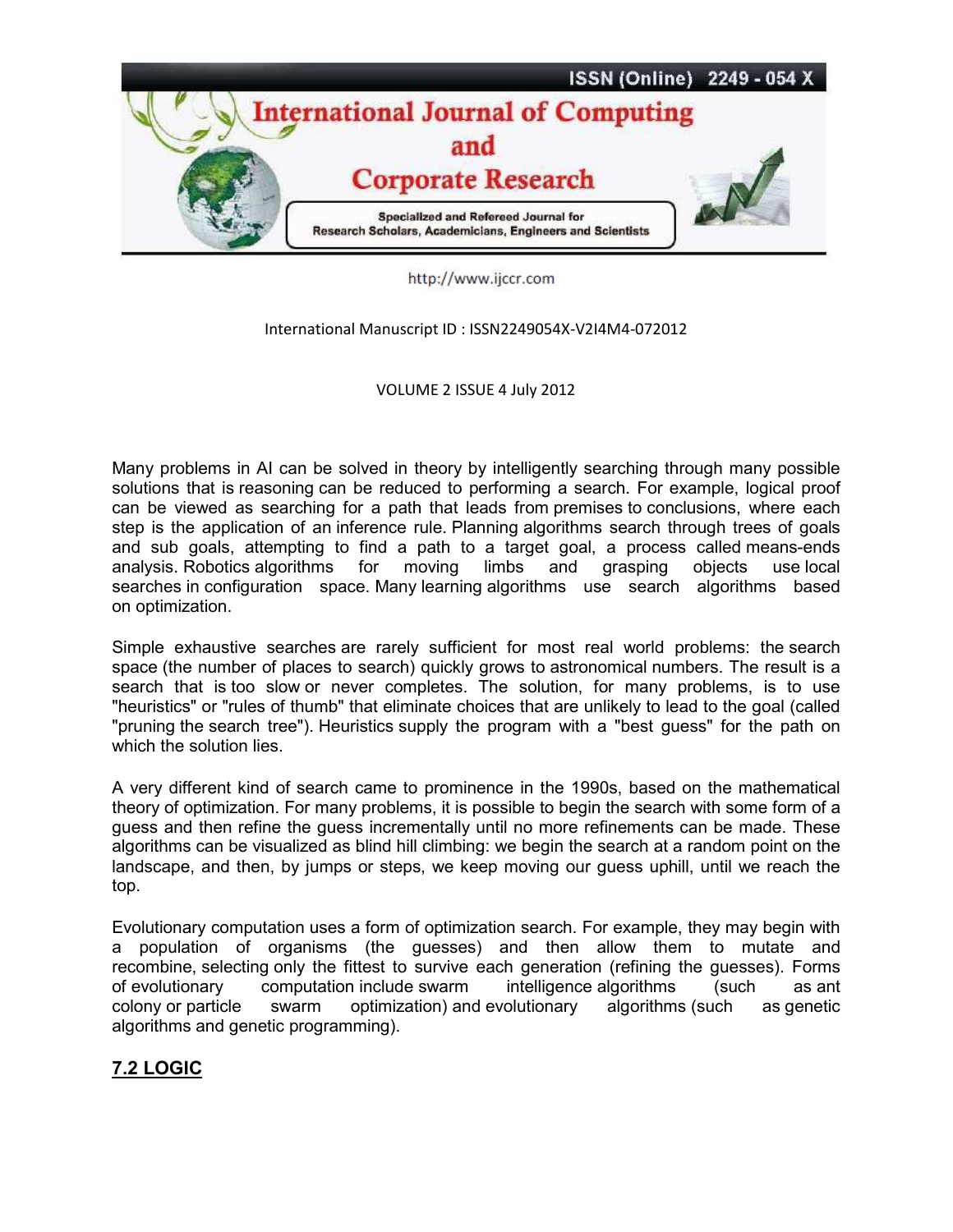

#### International Manuscript ID : ISSN2249054X-V2I4M4-072012

VOLUME 2 ISSUE 4 July 2012

Logic is used for knowledge representation and problem solving, but it can be applied to other problems as well. Several different forms of logic are used in AI research. Propositional or sentential logic is the logic of statements which can be true or false. First-order logic also allows the use of quantifiers and predicates, and can express facts about objects, their properties, and their relations with each other. Fuzzy logic is a version of first-order logic which allows the truth of a statement to be represented as a value between 0 and 1, rather than simply true (1) or false (0). Fuzzy systems can be used for uncertain reasoning and have been widely used in modern industrial and consumer product control systems. Subjective logic models uncertainty in a different and more explicit manner than fuzzylogic: a given binomial opinion satisfies belief  $+$  disbelief  $+$  uncertainty  $=$  1 within a Beta distribution. By this method, ignorance can be distinguished from probabilistic statements that an agent makes with high confidence.

Default logics, non-monotonic logics and circumscription are forms of logic designed to help with default reasoning and the qualification problem. Several extensions of logic have been designed to handle specific domains of knowledge, such as description logics, situation calculus, event calculus and fluent calculus (for representing events and time), causal calculus; belief calculus, and modal logics.

#### **7.3 PROBABILISTIC METHODS FOR UNCERTAIN REASONING**

Many problems in AI (in reasoning, planning, learning, perception and robotics) require the agent to operate with incomplete or uncertain information. AI researchers have devised a number of powerful tools to solve these problems using methods from probability theory and economics.

Bayesian networks are a very general tool that can be used for a large number of problems: reasoning (using the Bayesian inference algorithm), learning (using the expectationmaximization algorithm), planning (using decision networks) and perception (using dynamic Bayesian networks). Probabilistic algorithms can also be used for filtering, prediction, smoothing and finding explanations for streams of data, helping perception systems to analyze processes that occur over time.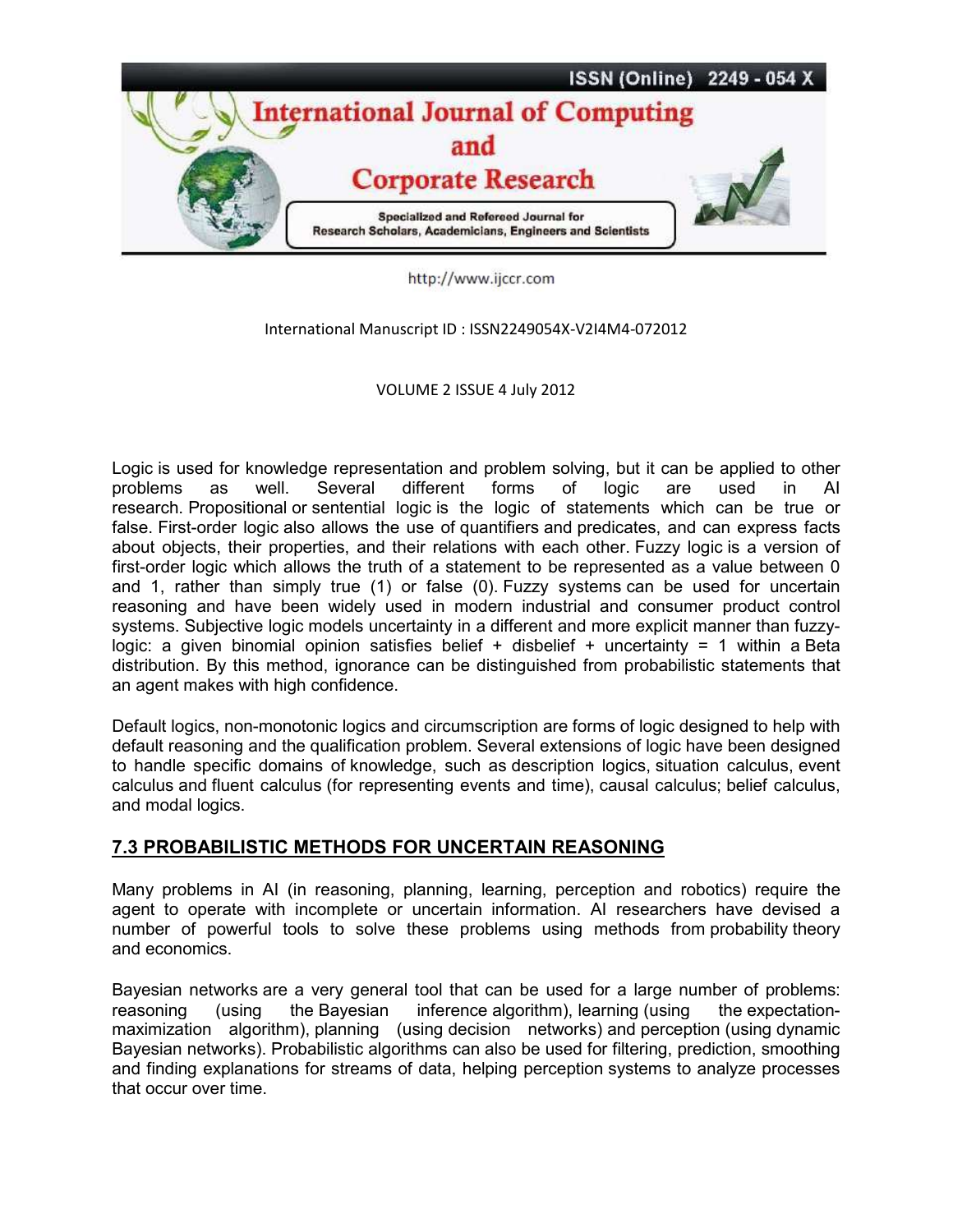

International Manuscript ID : ISSN2249054X-V2I4M4-072012

VOLUME 2 ISSUE 4 July 2012

A key concept from the science of economics is "utility": a measure of how valuable something is to an intelligent agent. Precise mathematical tools have been developed that analyze how an agent can make choices and plan, using decision theory, decision analysis, information value<br>theory. These tools include models such as dynamic decision networks game theory. These tools include models such as dynamic decision networks, game theory and mechanism design.

## **7.4 CLASSIFIERS AND STATISTICAL LEARNING METHODS**

The simplest AI applications can be divided into two types: classifiers ("if shiny then diamond") and controllers ("if shiny then pick up"). Controllers do however also classify conditions before inferring actions, and therefore classification forms a central part of many AI systems. Classifiers are functions that use pattern matching to determine a closest match. They can be tuned according to examples, making them very attractive for use in AI. These examples are known as observations or patterns. In supervised learning, each pattern belongs to a certain predefined class. A class can be seen as a decision that has to be made. All the observations combined with their class labels are known as a data set. When a new observation is received, that observation is classified based on previous experience.

A classifier can be trained in various ways; there are many statistical and machine learning approaches. The most widely used classifiers are the neural network, kernel methods such as the support vector machine ,k-nearest neighbor algorithm, Gaussian mixture model, naive Bayes classifier, and decision tree. The performance of these classifiers have been compared over a wide range of tasks. Classifier performance depends greatly on the characteristics of the data to be classified. There is no single classifier that works best on all given problems. This is also referred to as the "no free lunch" theorem. Determining a suitable classifier for a given problem is still more an art than science.

## **7.5 NEURAL NETWORKS**

A neural network is an interconnected group of nodes, akin to the vast network of neurons in the human brain. The study of artificial neural networks began in the decade before the field AI research was founded, in the work of Walter Pitts and Warren McCullough. Other important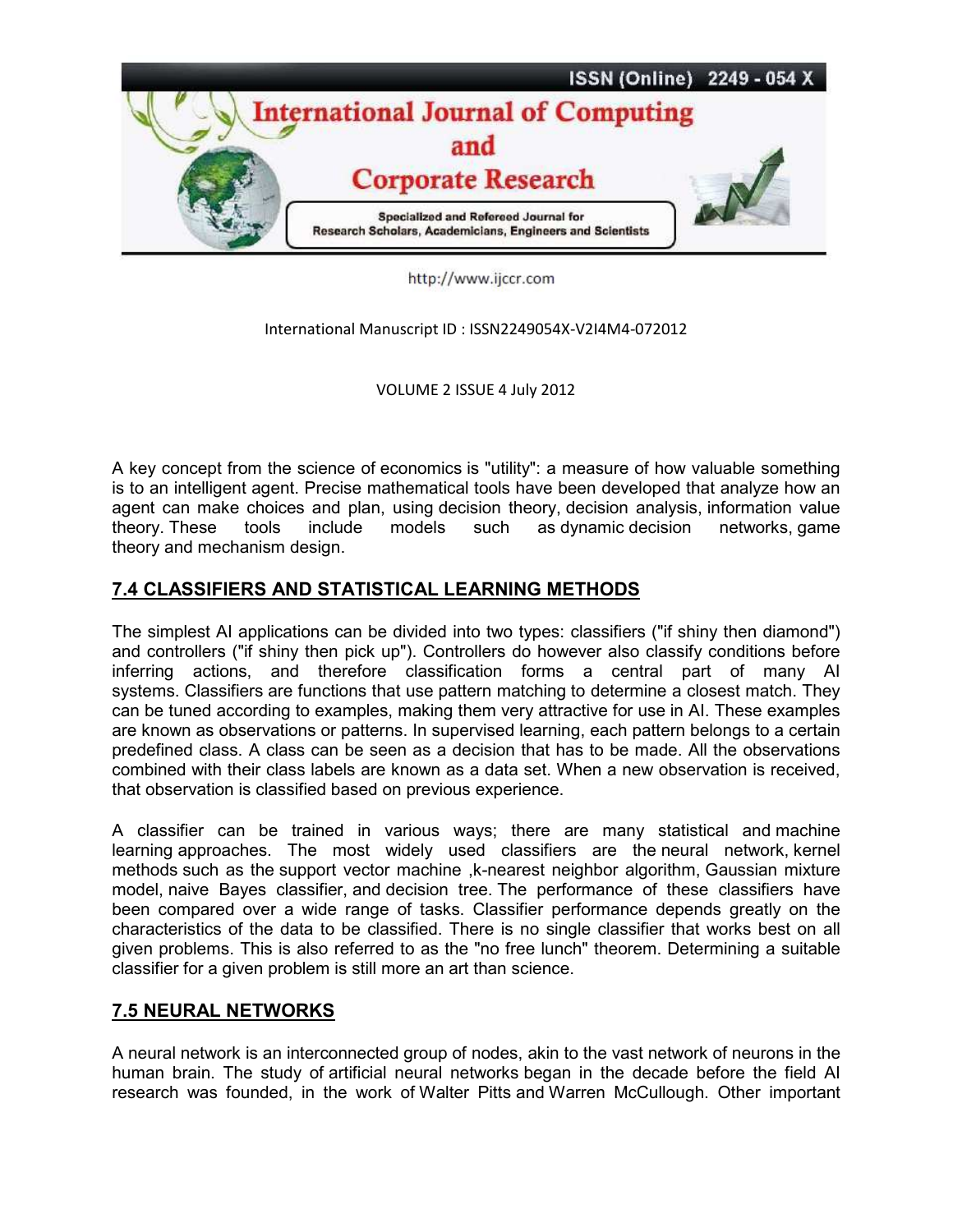

International Manuscript ID : ISSN2249054X-V2I4M4-072012

VOLUME 2 ISSUE 4 July 2012

early researchers were Frank Rosenblatt, who invented the perceptron and Paul Werbos who developed the backpropagation algorithm.

The main categories of neural networks are acyclic or feedforward neural networks (where the signal passes in only one direction) and recurrent neural networks (which allow feedback). Among the most popular feedforward networks are perceptrons, multi-layer perceptrons and radial basis networks. Among recurrent networks, the most famous is the Hopfield net, a form of attractor network, which was first described by John Hopfield in 1982. Neural networks can be applied to the problem of intelligent control (for robotics) or learning, using such techniques as competitive learning.

## **8. BRANCHES OF ARTIFICIAL INTELLIGENCE**

Some of the branches of artificial intelligence are briefly described below. These are not the complete number of branches because some of the branches have not been studied yet. Also some of these may be regarded as concepts rather than full branches.

## **8.1 LOGICAL AI**

What a program knows about the world in general the facts of the specific situation in which it must act, and its goals are all represented by sentences of some mathematical logical language. The program decides what to do by inferring that certain actions are appropriate for achieving its goals. The first article proposing this was [McC59]. [McC89], [McC96b], [Sha97] are more recent texts which list some of the concepts involved in logical AI.

#### **8.2 SEARCH**

AI programs often examine large numbers of possibilities, e.g. moves in a chess game or inferences by a theorem proving program. Discoveries are continually made about how to do this more efficiently in various domains.

#### **8.3 PATTERN RECOGNITION**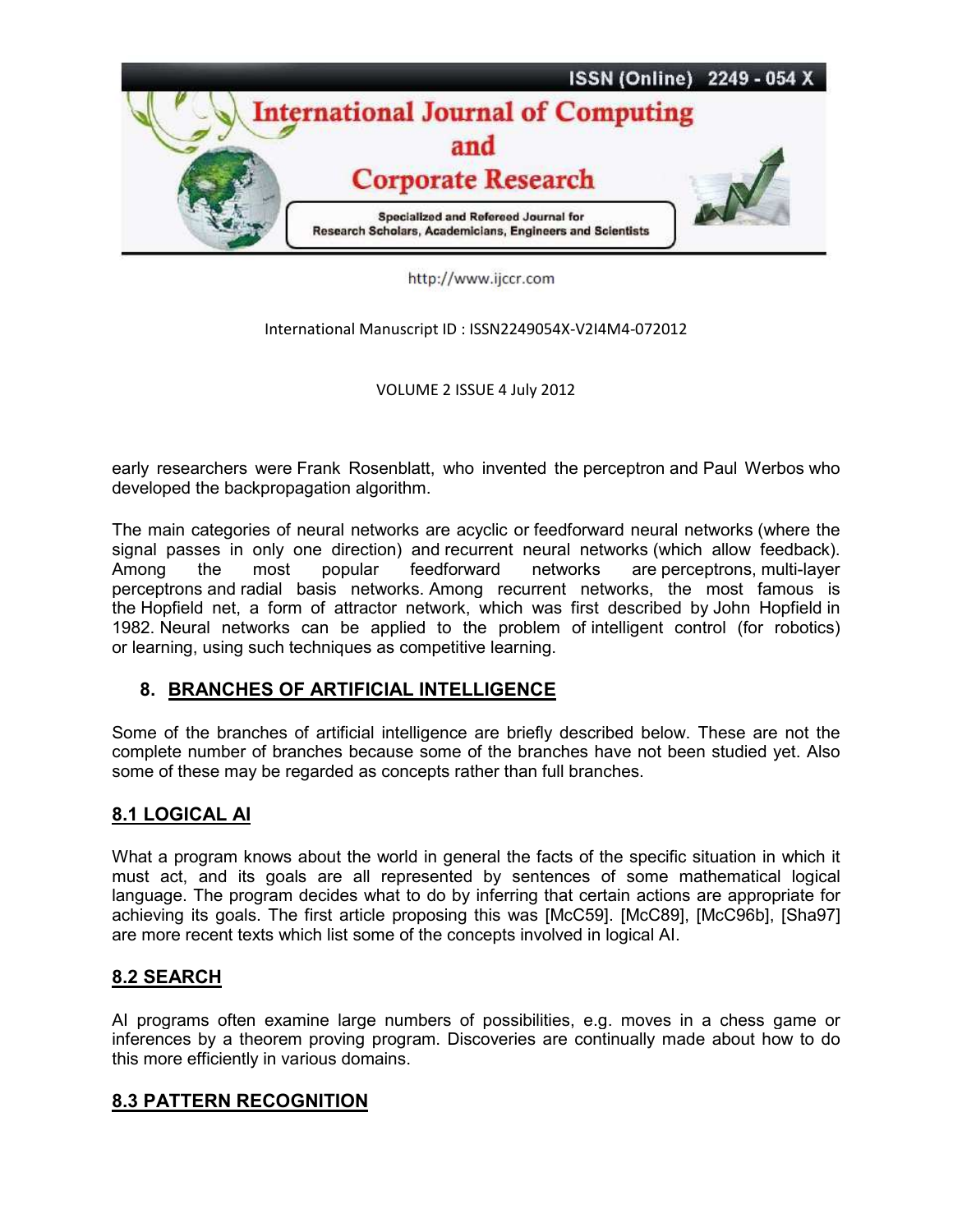

International Manuscript ID : ISSN2249054X-V2I4M4-072012

VOLUME 2 ISSUE 4 July 2012

When a program makes observations of some kind, it is often programmed to compare what it sees with a pattern. For example, a vision program may try to match a pattern of eyes and a nose in a scene in order to find a face. More complex patterns, e.g. in a natural language text, in a chess position, or in the history of some event are also studied. These more complex patterns require quite different methods than do the simple patterns that have been studied the most.

## **8.4 REPRESENTATION**

Facts about the world have to be represented in some way. Usually languages of some mathematical logic are used for this kind of representation.

## **8.5 INFERENCE**

From some facts, others can be inferred. Mathematical logical deduction is adequate for some purposes, but new methods of non-monotonic inference have been added to logic since the 1970s. The simplest kind of non-monotonic reasoning is default reasoning in which a conclusion is to be inferred by default, but the conclusion can be withdrawn if there is evidence to the contrary. For example, when we hear of a bird, we can infer that it can fly, but this conclusion can be reversed when we hear that it is a penguin. It is the possibility that a conclusion may have to be withdrawn that constitutes the non-monotonic character of the reasoning. Ordinary logical reasoning is monotonic in that the set of conclusions that can be drawn from a set of premises is a monotonic increasing function of the premises. Circumscription is another form of non-monotonic reasoning.

## **8.6 COMMON SENSE KNOWLEDGE AND REASONING**

This is the area in which AI is farthest from human-level, in spite of the fact that it has been an active research area since the 1950s. While there has been considerable progress, e.g. in developing systems of non-monotonic reasoning and theories of action, yet more new ideas are needed. For example the Cyc system contains a large but spotty collection of common sense facts.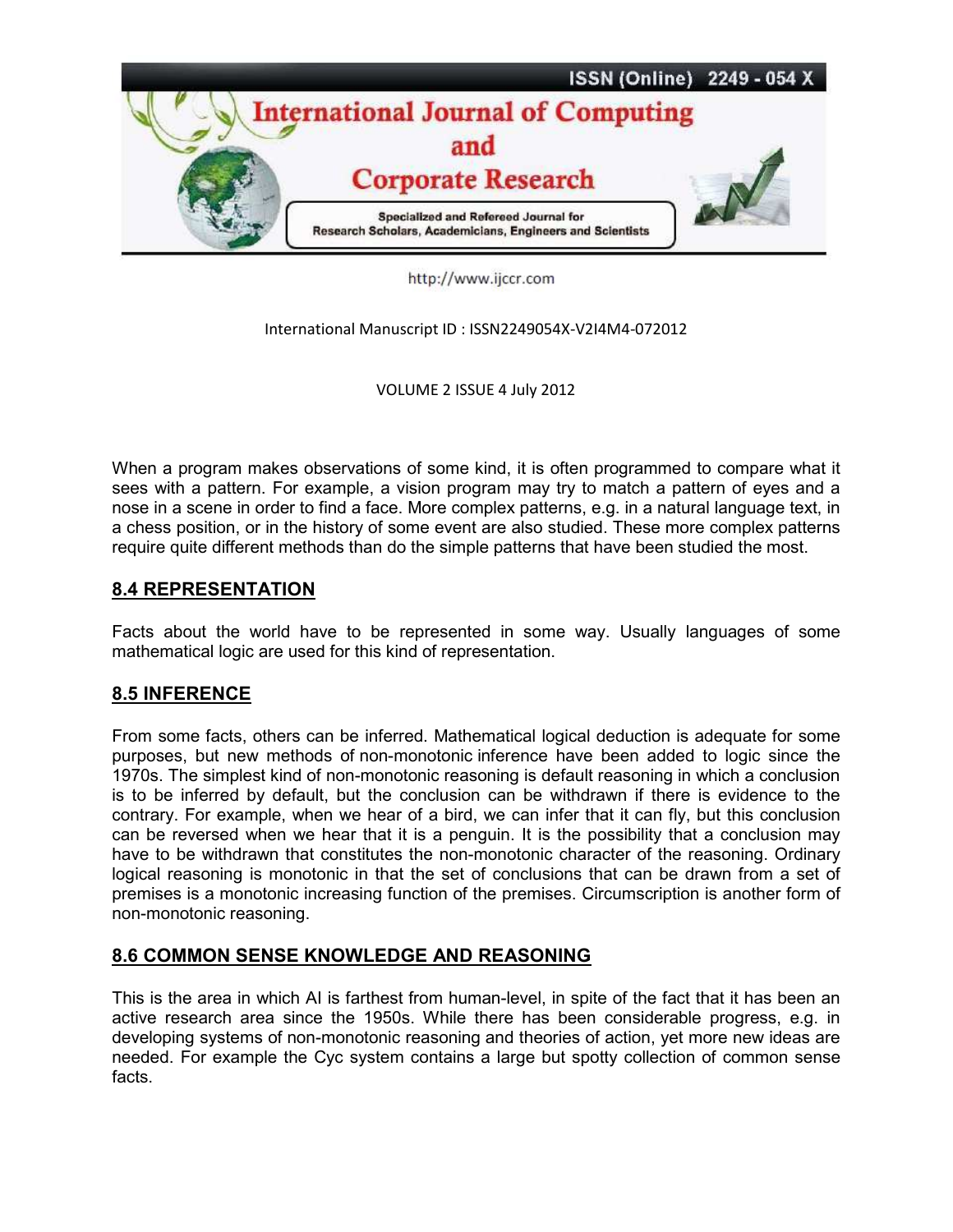

International Manuscript ID : ISSN2249054X-V2I4M4-072012

VOLUME 2 ISSUE 4 July 2012

## **8.7 LEARNING FROM EXPERIENCE**

Computer programs can learn from experience and practice. The approaches to AI based on connectionism and neural nets specialize in this. There is also learning of laws expressed in logic. [Mit97] is a comprehensive undergraduate text on machine learning. Programs can only learn what facts or behaviors their formalisms can represent, and unfortunately learning systems are almost all based on very limited abilities to represent information.

## **8.8 PLANNING**

Planning programs start with general facts about the world (especially facts about the effects of actions), facts about the particular situation and a statement of a goal. From these, they generate a strategy for achieving the goal. In the most common cases, the strategy is just a sequence of actions.

## **8.9 HEURISTICS**

A heuristic is a way of trying to discover something or an idea imbedded in a program. The term is used variously in AI. Heuristic functions are used in some approaches to search to measure how far a node in a search tree seems to be from a goal. Heuristic predicates compares two nodes in a search tree to see if one is better than the other, i.e. constitutes an advance toward the goal.

## **REFERENCES**

- http://www-formal.stanford.edu/jmc/whatisai/node1.html
- http://www-formal.stanford.edu/jmc/whatisai/node2.html